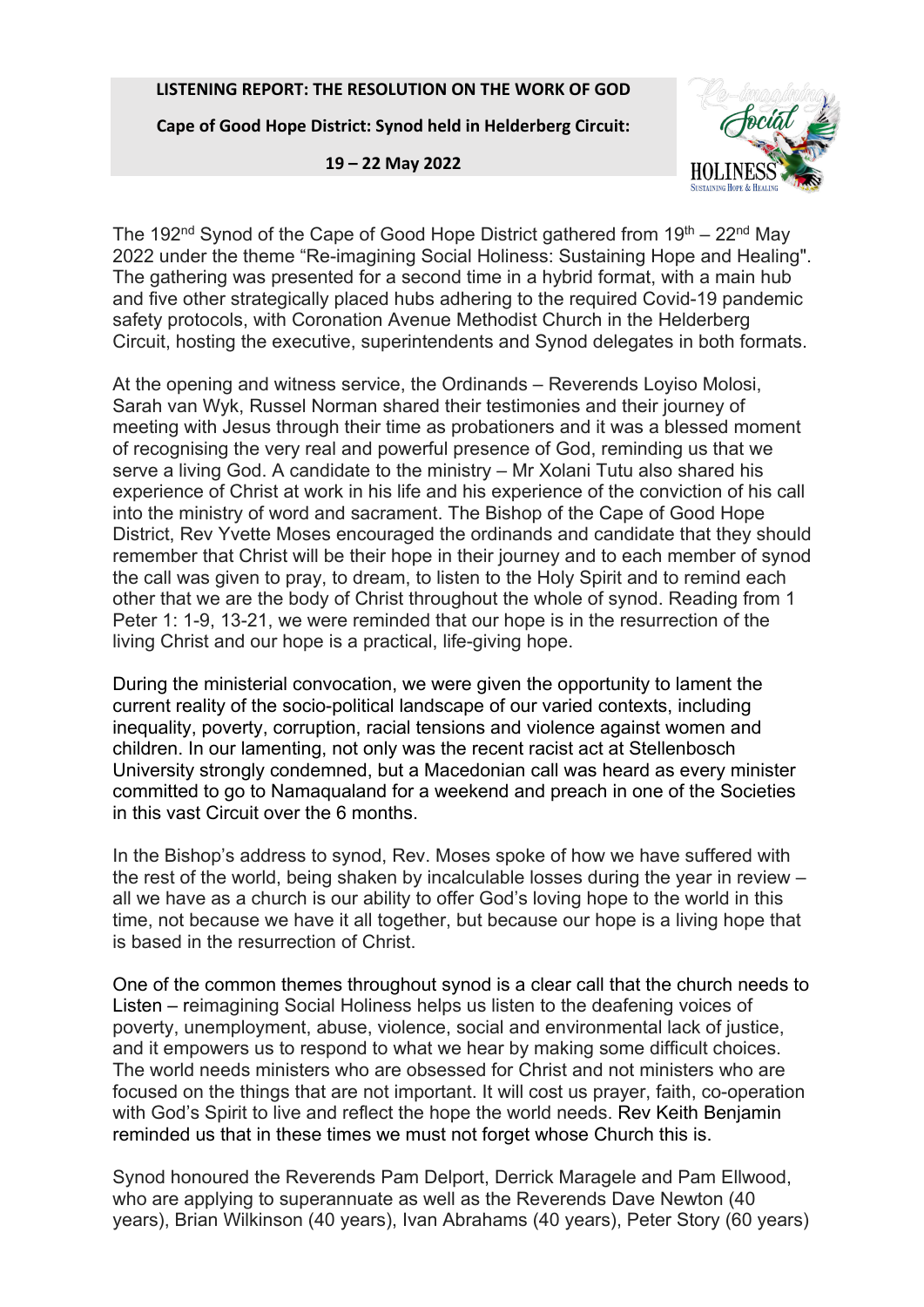and Maurice Fearns (70 years) who have remained faithful in ministry. In recognising the ongoing nature of the call, Rev Pam Delport passed the stole on to Rev Russell Norman. We also mourned the end of the vision of the Heatherdale Children's home, but we could celebrate the birth of the Heatherdale Training Centre at Marsh Memorial Homes that has been born out of this.

Our ecumenical partners encouraged us on our journey towards a practical hope and holiness. Rev. Cheryl Uren from the Anglican Church admonished synod not to focus on governance alone, but to allow the synod record to become a living document and our witness to the world. Rev. Dr Lionel Louw, chairperson of the SACC Western Cape encouraged synod to continue to work at using our spaces to start and sustain food gardens, ECD centres, and to encourage young entrepreneurs under 35 to apply with the SACC and their partners for skills training in the agricultural sector.

In Dr Miranda Pillay's Bible study, Re-reading 2 Samuel 11:26-12:13 in the context of GBV, we were reminded that we need a sustainable approach to gender based violence that addresses the pervasive and systemic nature of GBV because the social construct of male headship and benevolent patriarchy lead to oppression of the vulnerable and patriarchy as "holy hierarchy" leads to spiritual abuse.

Synod wrestled with the ethic of how we collect and administer our finances. The increase in the repo rate and fuel costs, the ongoing effects of covid continues to put the clergy and churches at risk and as a move towards fiscal accountability and equality, synod agreed that in 2023, no minister will receive a bonus, unless all ministers have received stipends. The Connexional Assessment Review Commission presented proposals for dealing with the current financial crunch in the MCSA. The proposals included replacing the assessment model with a new apportionment model for circuits and organisations, as well as changing the way in which ministers procure medical aid. Further consultation on the proposals will occur in circuits prior to Conference.

In our ongoing conversations and ministry, we were encouraged to be bold and to take risks. The Education desk has played a pivotal part in our ministries of social and personal development. The Health and Wellness Desk has recognised how we are in a state of crises in the area of mental health, but with programs such as *Connecting The Dots* launched in the Heathfield circuit, we are able to connect with young people in this regard. The main host centre and satellite hub at Park Avenue Methodist were visited by the Western Cape Department of Health; MEC Dr. Nomafrench Mbombo. Furthermore, all those at synod had the opportunity to have vaccination and boosters, and health screening done at mobile clinics stationed at the host centre and all satellite hubs.

Ms Onke Ngcuka, an environmental journalist, engaged with synod regarding the Church; which is the moral compass in society and for each other. The Church can play a big role in redefining wealth and redirecting wealth. We heard the call to challenge industry and our members as individuals to make a difference in protecting and caring for the earth, which is our God given home. The church needs to be a louder voice in this conversation. If we have not taken up this mantle already, we have an opportunity to do this using the resources available for the season for the care of creation.